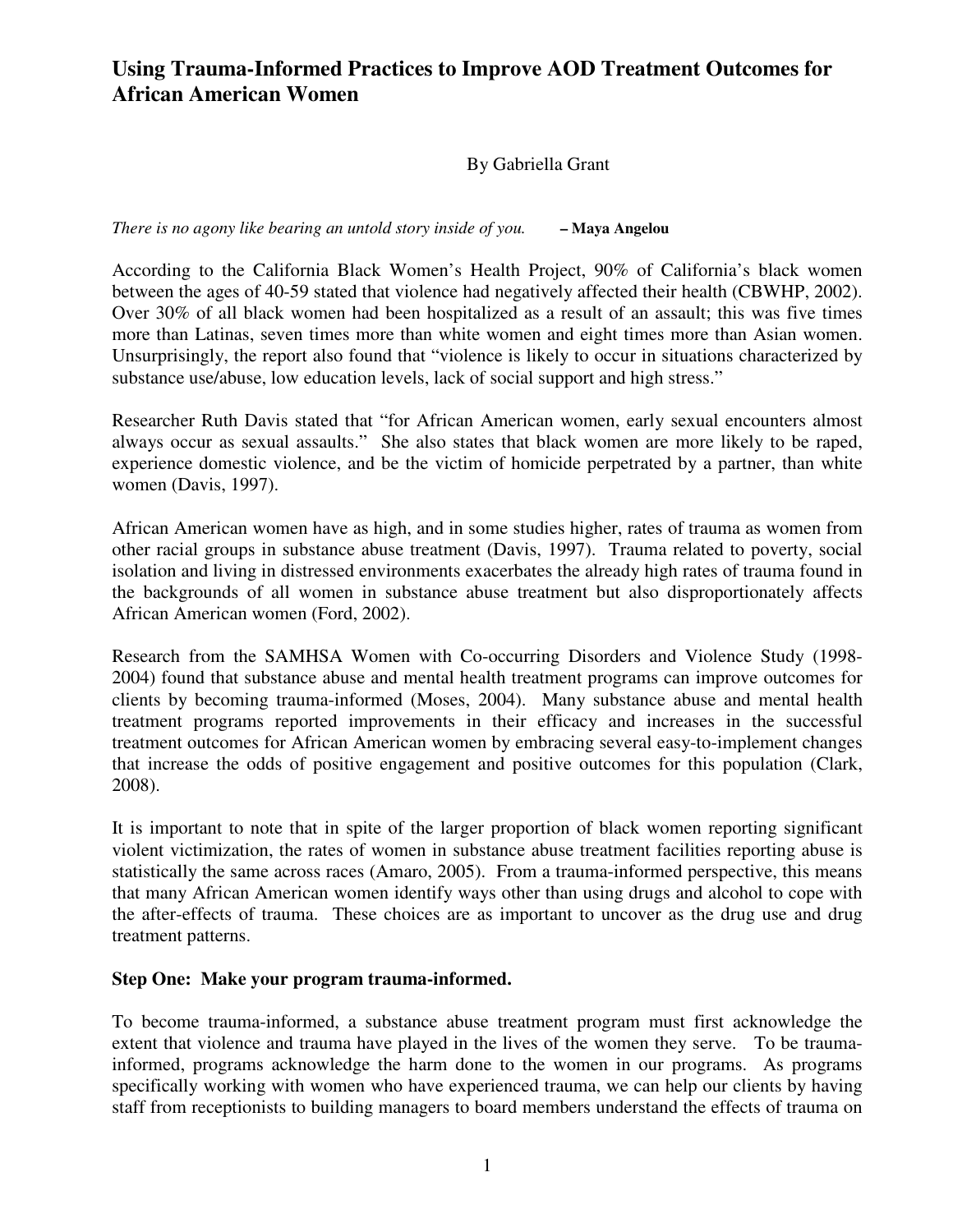women's lives, decision-making, coping and even brain-chemistry. From that foundation of knowledge, staff can access their own compassion and respond more beneficially and less punitively to the women.

Copious research over the past 20 years has clearly shown that violent victimization of women is commonplace and pervasive. Most trainings, articles and government-produced publications update the field regularly on these statistics. (Contact the CA ADP Resource Center for the latest figures.) It is important for staff to be aware of current statistics related to violence and victimization.

Agencies can conduct a simple agency assessment to identify their specific strengths and weaknesses in terms of being able to effectively address trauma. Questions include:

- Does you staff have a good understanding and knowledge base regarding trauma and trauma's effect on individuals?
- Does your program use the findings of trauma research in the treatment you provide, including evidence-based practices?
- Does your program ensure both mental health and substance are treated and coordinated.

[The assessment is meant to highlight areas for improvement and not to rank or score programs. The assessment comes with a checklist to assist in transforming towards trauma. The federal National Center on Trauma-Informed Care can work with local systems of care to improve outcomes. Additional information about trauma-informed care is listed below. Agency and staff assessments are available free of cost from ONTRACK Program Resources.]

A trauma-informed program takes active steps not to re-traumatize the women. One easy step is to allow the woman to choose her own priorities, goals and steps. Rather than say, "you should do this" or "you need to so this" or "you better do this," a counselor or advocate can simply ask, "given all the issues facing you, what do you want to focus on first?" Often, the woman will say, "I don't know." This is a common trap for professionals. Let's remember that this woman has a significant trauma history; she was likely beaten if she expressed her opinion. In order to help her empower herself, the professional needs to take time at this juncture. Instead of listing off steps, the counselor can say, "Would you like to know some of the things others in your situation have done?" This allows us to give suggestions that do not sound like commands.

Rules and enforcement is another large area that is rife with pitfalls for re-traumatization. As much as we can, programs should express rules in terms of women's safety (not expediency, staff preference or "that's how it's done"). For example, imagine a program has a 7pm curfew; it also tells her she is to be in by that time or she will get the boot. Such strong and punitive language could provoke anxiety and resentment in the woman, who may react negatively to being treated like a child, criminal or subservient to program staff. This is a traumatic response; professionals can work to avoid triggering traumatic responses in the first place and how to react to a traumatic response once it happens.

Instead, let's tie the rule to women's safety: we have a curfew because many of the residents are victims of domestic violence as well as users of substances, which might put them in harm's way.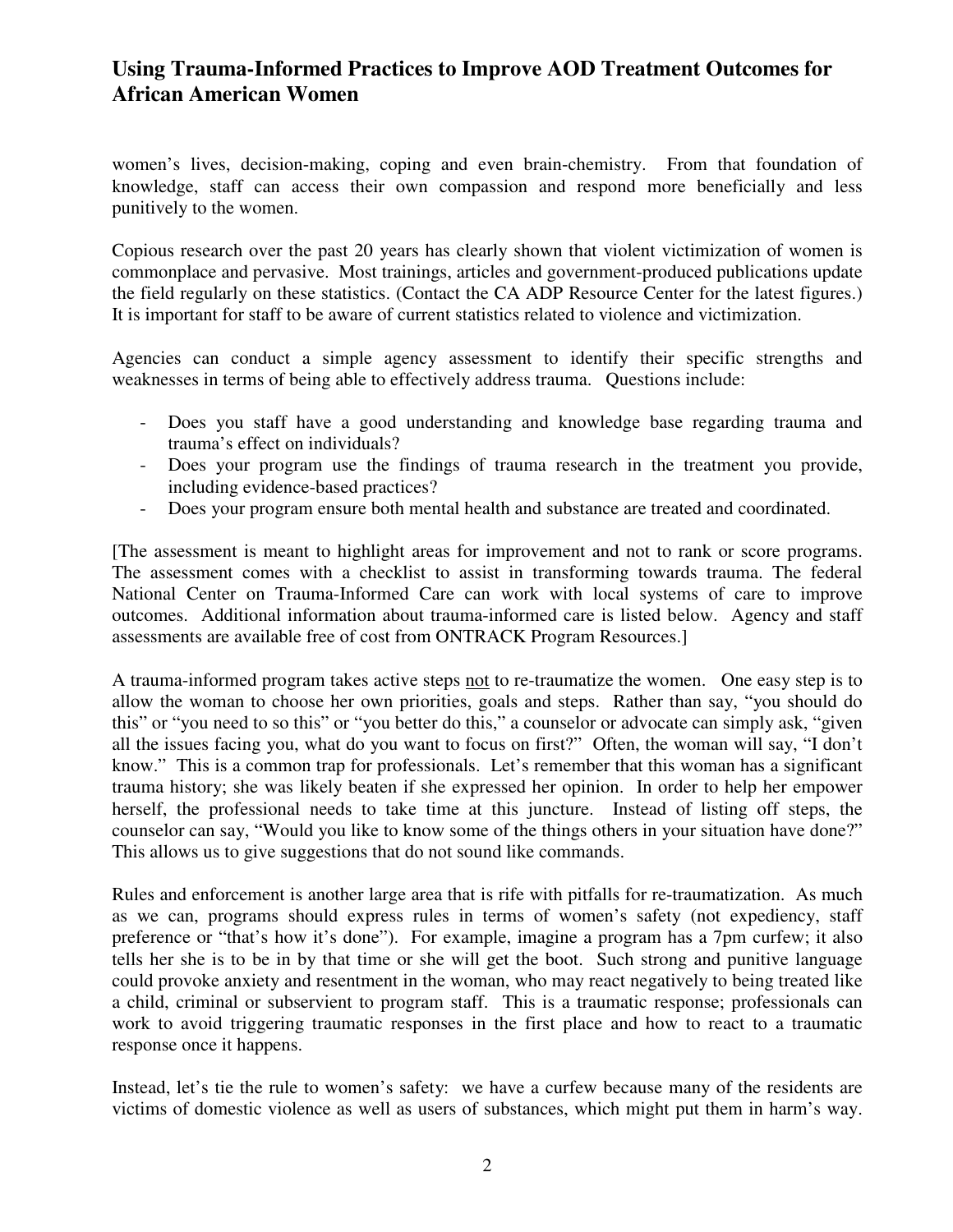Many clients are at risk when they leave; as a result, there is a requirement to return by 7pm to ensure everyone is safe. The program staff has to alert police and the program director if someone is not accounted for, so if you (the client) are not in, many people will be worried about your safety. "Do you have any concerns about being able to come back by 7pm?" By asking if the incoming client will have difficulties with the rule, we may uncover important information (problems with authority, time management, cognition, etc.) and, most importantly, we ask for and consider her input. Co-equal relationships are less traumatizing than hierarchical relationships that mirror abusive relationships.

The focus should always be on the client's needs, using empathetic connection and motivational interviewing techniques to engage client's motivation. From a trauma-informed perspective, a woman's not following program rules is no longer seen as "non-compliance," but rather as important programmatic information to help discover the real needs of the woman. For example, if Beckie is unable to stay in her room after bedtime, she might be a victim of child sexual abuse and be afraid of being alone in the dark at night (and for good reason!). Nighttime staff should be particularly aware of night terrors, insomnia, flashbacks and other trauma-related issues as these issues are very commonplace. A trauma-informed nighttime staffer would listen to why the woman is roaming at night first, rather than enforcing rules first. She might also suggest natural and healthy sleep-inducing methods (chamomile tea, Valerian root, mediation, relaxation) that could help.

When program rules are enforced, they are connected and explained in terms of safety first. Rules should never be used to control and/or punish. Remember, we can try to control the environment, but we cannot control people; respect and safety will accomplish more than rules.

This requires a great deal of staff supervision in the beginning, as the human default is to use command-and-control techniques and to respond to 'non-compliance' in a punitive way (Zimbardo 1973). This is particularly important when working with African Americans, as recent research has suggested that African Americans receive disproportionately negative responses from authorities (Morris, 2005). Hiring a trauma champion to help the transformation is a recommended practice (Harris and Fallot, 2001).

#### **Step Two: Conduct a universal trauma screening.**

Trauma theory recommends a universal screening for trauma (Harris and Fallot, 2001). To conduct this screening appropriately, the screener should be trained in trauma and addiction issues and be both culturally and gender competent. This will ensure that the screener will be both compassionate and non-judgmental and increase the likelihood of honest disclosure, which will help address the women's real needs.

The screener should be trained to show neither curiosity ("Then what happened?"), nor shock ("Oh my god!"), nor self-disclosure ("Listen to what happened to me."). Rather, the screener asks the questions neutrally and, at the end, acknowledges the pain by saying something compassionate like, "I am sorry this has happened. You didn't deserve to be hurt. We will try our best to help."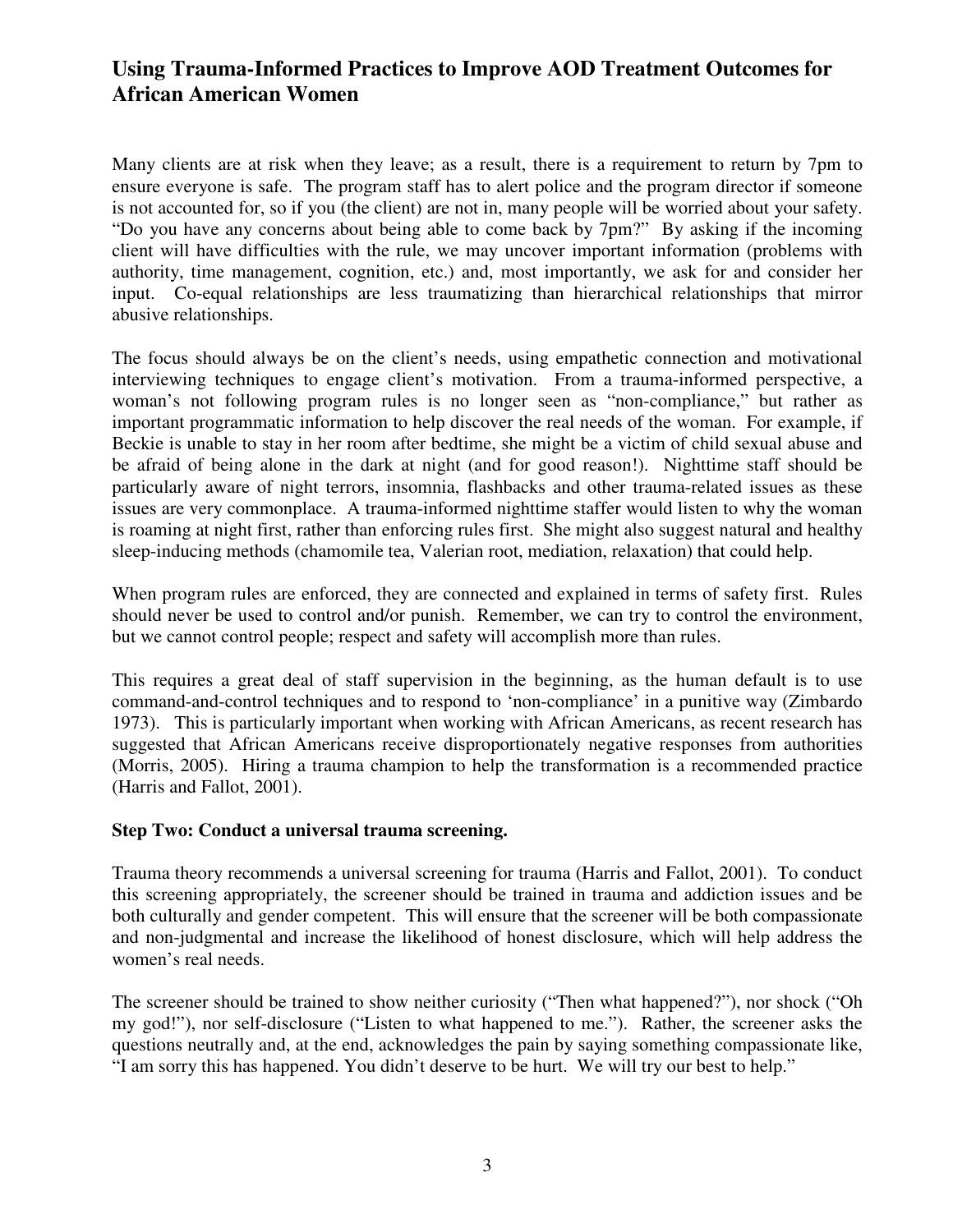The screening is not the appropriate time to investigate or to resolve feelings around trauma, but it is recommended that there be someone available in case the questions provoke feelings. In which case, the screener can state this availability before and after the screening. Some programs have the women complete the screening on their own, but most have found that it works best when facilitated by the screener.

A shortened, sample version of a universal trauma screening is as follows:

#### Have you ever:

| Been in a fire, flood, or other disaster<br>Yes<br>Had a life threatening illness<br>Yes<br>Been in a war zone<br>Yes<br>Been physically attacked, struck, pushed or shoved<br>Yes<br>Been touched in a sexual manner against your will<br>Yes<br>Been forced to have sex against your will<br>Yes<br>Witnessed violence in your family<br>Yes | No             |
|------------------------------------------------------------------------------------------------------------------------------------------------------------------------------------------------------------------------------------------------------------------------------------------------------------------------------------------------|----------------|
|                                                                                                                                                                                                                                                                                                                                                | N <sub>0</sub> |
|                                                                                                                                                                                                                                                                                                                                                | No             |
|                                                                                                                                                                                                                                                                                                                                                | No             |
|                                                                                                                                                                                                                                                                                                                                                | No             |
|                                                                                                                                                                                                                                                                                                                                                | No.            |
|                                                                                                                                                                                                                                                                                                                                                | No             |
|                                                                                                                                                                                                                                                                                                                                                | No             |
| Personally experienced violence in a relationship<br>Yes                                                                                                                                                                                                                                                                                       | No.            |

Do you feel that you have ever been discriminated against or harmed because of:

|                         | In the past |                | Currently |                |
|-------------------------|-------------|----------------|-----------|----------------|
| Your culture            | Yes         | N <sub>0</sub> | Yes       | N <sub>0</sub> |
| Your skin color         | Yes         | N <sub>0</sub> | Yes       | N <sub>0</sub> |
| Your gender             | Yes         | N <sub>0</sub> | Yes       | N <sub>0</sub> |
| Your religion           | Yes         | N <sub>0</sub> | Yes       | N <sub>0</sub> |
| Your sexual orientation | Yes         | N <sub>0</sub> | Yes       | N <sub>0</sub> |
| A disability            | Yes         | N <sub>0</sub> | Yes       | N <sub>o</sub> |
|                         |             |                |           |                |

(A longer version is available from ONTRACK Program Resources, Inc.)

The Women with Co-Occurring Disorders and Violence Study (1998-2004) used the Life Stressor Checklist Revised and found it effective and valid (McHugo, 2005).

Once the screening is done, the agency has a better idea of the extent of trauma in this woman's life. If she has experienced a significant amount of trauma, it is reasonable to expect that she may need more services and supports both inside and outside the program. On the other hand, women who have experienced little or no trauma may be able to make progress quickly and may complete their goals faster than more traumatized women.

### **Step Three: Offer gender-specific trauma-specific services.**

Fortunately, there is an abundance of research that shows that gender-specific and trauma-specific treatment curricula work (Najavits, 2002, Clark 2008) to reduce both the aftereffects of trauma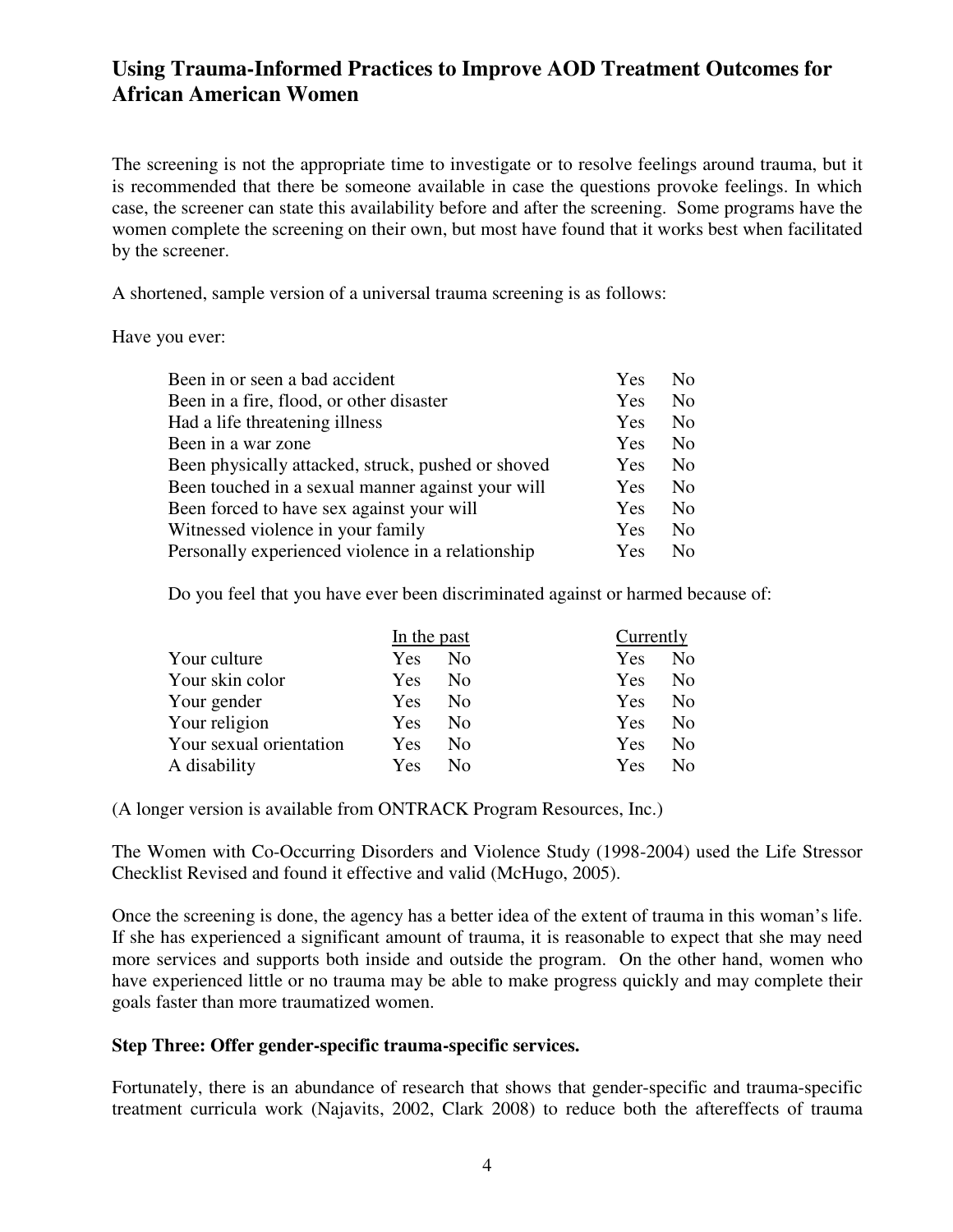(PTSD, depression, anxiety, etc.) and subsequent coping (substance use, gambling) that may lead to addiction. In fact, the challenge may be in choosing from the many curricula available:

- **Seeking safety**: Seeking Safety is a present-focused therapy to help people attain safety from trauma/PTSD and substance abuse. The treatment is available as a book, providing both client handouts and guidance for clinicians.
- **TREM**: The Trauma Recovery and Empowerment Model (TREM) is a multi-faceted intervention with psycho-educational, cognitive behavioral, and relational elements that emphasizes survivor empowerment.
- **ATRIUM**: The Addictions and Trauma Recovery Integrated Model (ATRIUM) is a manualized trauma recovery program that provides a bio-psychosocial framework to respond to the complex treatment needs of trauma survivors.
- **TARGET-AR:** TARGET is a strengths-based approach to education and therapy for trauma survivors who are looking for a safe and practical approach to recovery. TARGET's goal is to help trauma survivors understand how trauma changes the body and brain's normal stress response into an extreme survival-based alarm response.
- **TRIAD:** The Triad Women's Group is a cognitive-behavioral integrated intervention for women with substance abuse and mental health disorders who have experienced violence.
- **Voices** (for girls): It was created to address the unique needs of adolescent girls and young women. *Voices* encourages girls to seek and celebrate their "true selves" by giving them a safe space, encouragement, structure, and support to embrace their important journey of selfdiscovery. The program advocates a strength-based approach that helps girls to identify and apply their power and voices as individuals and as a group.
- **Beyond Trauma: A Healing Journey for Women** is a manualized curriculum for women's treatment based on the Women's Integrated Treatment model (WIT), the integration of three theories: a theory of addiction, a theory of women's psychological development, and a theory of trauma.

All of these curricula have been used in programs that are majority or with substantial populations of African American women.

### **Step Four: Listen to her and let her select her own goals.**

First, listening does not equal agreeing. We can all listen to what someone has to say and we can reserve our opinions and that does not mean we agree with what the person has said. Our agreement and our opinions are not the issue. The issue is the woman, her story, her reasons, her decisions, her life. We must remember that trauma affects one's worldview: the world seems unsafe all the time. Our job is to create safety and trust and the keys are listening and time.

Importantly, this is most true when someone is having a negative reaction. Responding with compassion, helping the woman ground and self-soothe, and addressing specific behaviors in a respectful manner when she is calmer and not generalizing, labeling or demeaning her will have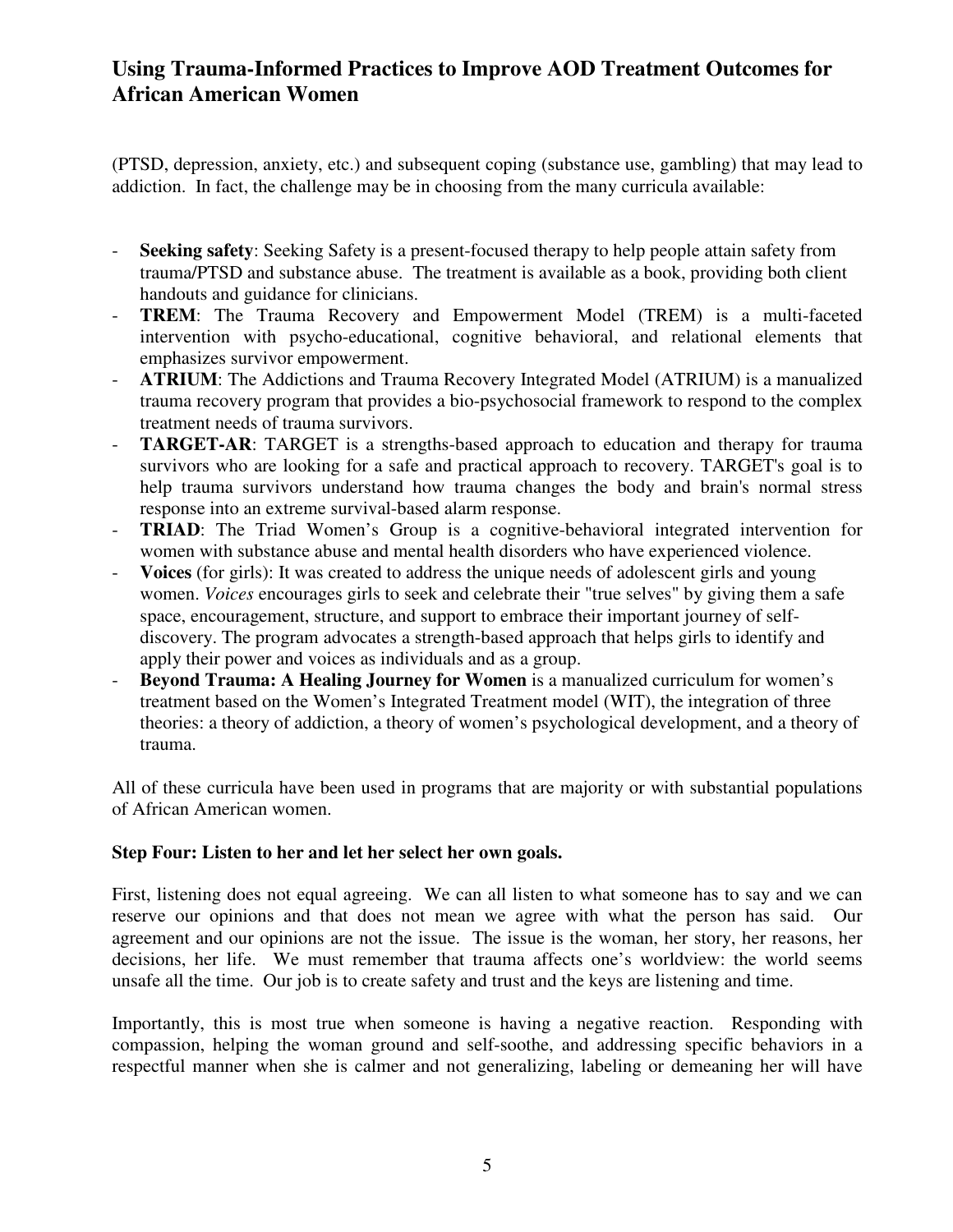positive longer-term effects. We must keep in mind that no one does anything against her own selfinterest without a reason.

There are numerous courses that emphasize nonviolent communication, active listening and motivational interviewing techniques. These practices are evidence-based and show very positive response rates among clients in terms of making decisions around change and setting goals and priorities.

#### **Step Five: Identify, concentrate on and exalt her strengths.**

Most of us have a hard time identifying our own strengths and for women with trauma-related issues, it is usually even harder, as this woman may not even have the capability to acknowledge or identify her strengths. Nonetheless, this is the key to believing that the struggles of learning to cope with pain and stress without using substances (or using fewer substances or using substances more safely) are worth the effort.

While each person brings her own strengths, African American-specific strengths include strong kinship bonds, strong work orientation, adaptability of family roles, high educational achievement, and a strong religious orientation (Hill, 1972; 1997). Women's strengths include commitment to relationships, deep concern for their children and families, resiliency, responsibility, flexibility, nurturing, organizational skills and many other individual characteristics. Using Najavits' "Safe Coping Skills" to uncover a woman's strengths is a good way to help her identify her own positive coping.

Maybe she loves to dance. Dancing is a very positive form of coping, for example. Is there any opportunity to incorporate dance into the program? Are there local dance studios that offer African or hip-hop dance instruction? Not only is dancing good for the soul, it is also good for the heart. In San Diego, Shakti Rising is a trauma-informed transitional living program that incorporates dance and mediation.

Maybe she loves to cook. Cooking is another positive coping, especially if the food is hearty and healthy. Can the program allow a woman to cook for the group? Can she cook when she feels stressed? Can she teach women who do not know how to cook from scratch?

Maybe she loves kids. Are there opportunities to let this woman care for the children of other women? Can she work on a certificate as an early childhood development expert? Developing transferable job skills is one of the most successful ways for women to both leave a violent environment and to stay substance-free.

Faith is a strong component of many black women's lives. The African American church is a major community resource for black women as they move forward. Does the program offer opportunities to discuss faith? Does the program offer an opportunity to speak with a member of the clergy who has also been trained on issues regarding trauma and substance abuse? Are staff comfortable with religious conversation?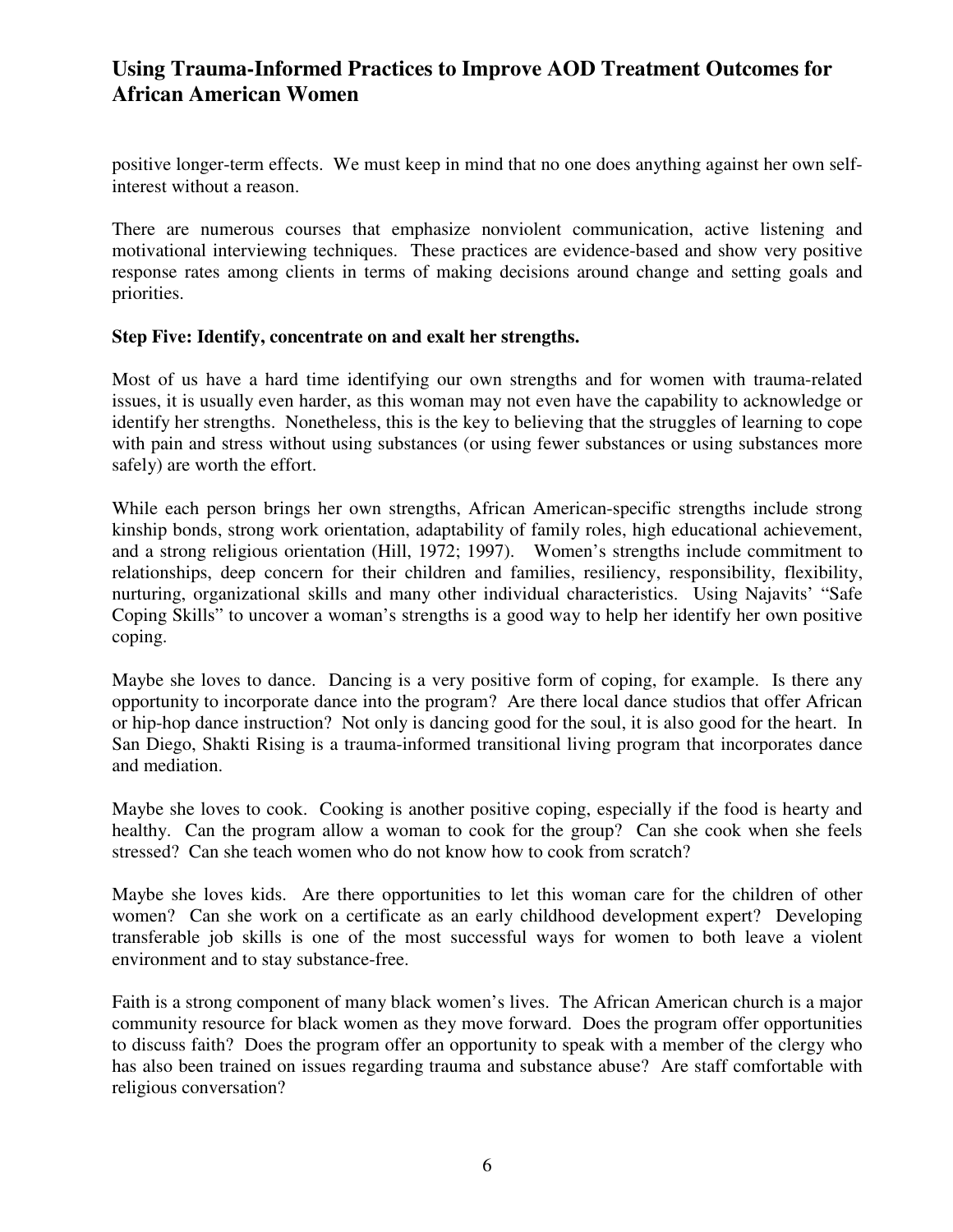For all women, having role models is a strengthening and calming influence. Does your program have African Americans on staff? Are there blacks in leadership positions? If your agency personnel does not equally reflect the faces of your clients, there may be room to make some changes that will benefit clients looking for people they can see themselves in. Of course, this does not have to be done in a mathematical way, but an honest assessment of staff make-up and client demographics might uncover some reasons why African American women may drop out at higher rates, if this is the case in your agency.

*ONTRACK Program Resources, Inc. (ONTRACK), manages the African American TA & Training Project for the Department of Alcohol & Drug Programs. ONTRACK offers cost-free training on issues related to improving access, decreasing disparities and increasing successful treatment and recovery outcomes for African Americans.* 

*For more information on available services visit: www.getontrack.org*

#### **Resources**

Institute on Domestic Violence in the African American Community www.dvinstitute.org Provides information and training on issues related to African American Domestic Violence.

California Black Women's Health Project

www.cabwhp.org

Provides advocacy, research and information about issues facing African American women in California, mental health issues, and sexual trauma.

The National Center on Trauma-Informed Care

www.mentalhealth.samhsa.gov/nctic

Provides the trauma training and technical assistance to assist in the transformation of publiclyfunded agencies, programs, and services to a more supportive environment that is more supportive, comprehensively integrated, and empowering for trauma survivors.

The federal government maintains two websites on minority women's health issues http://womenshealth.gov/minority/africanamerican/ Offers information relating to a wide variety of African American-specific health information. http://www.omhrc.gov/templates/content.aspx?ID=3723 This site gives summaries of health disparities for African American women.

California Evidence-Based Clearinghouse for Child Welfare

http://www.cachildwelfareclearinghouse.org/

Facilitates the utilization of evidence-based practices as a method of achieving improved outcomes of safety, permanency and well-being for children and families involved in the California public child welfare system.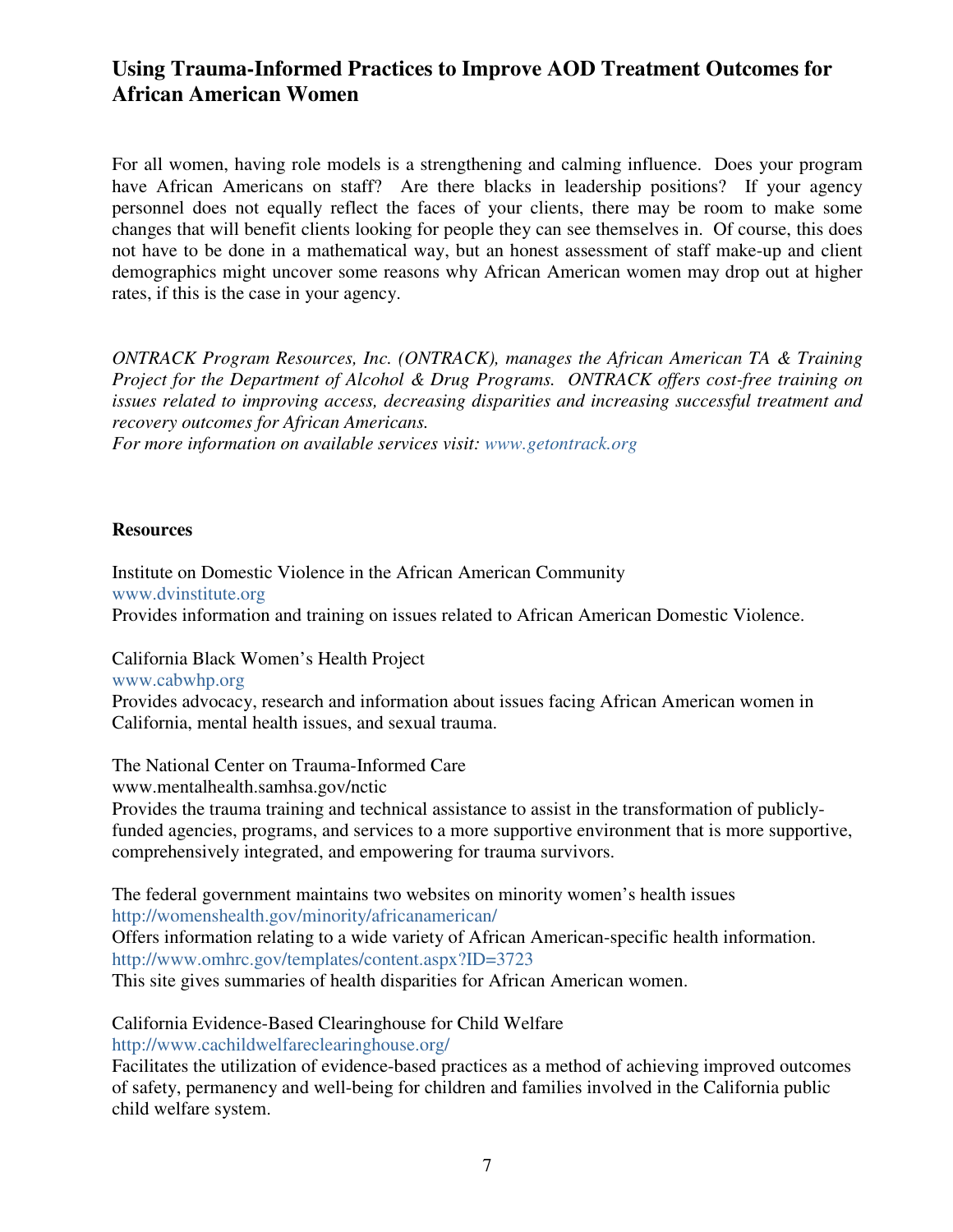#### Community Connections, Washington DC

#### http://www.ccdc1.org/

Provides an array of consultation and training programs to human service agencies throughout the country, specializing in Trauma-Specific Treatment Approaches, Implementation of Trauma-Informed Systems, and the Integration of Mental Health, Addictions, and Trauma Services.

#### Institute for Health and Recovery, Boston **MA**

http://www.healthrecovery.org/default.asp

Provides training, technical assistance, and consultation on numerous issues, including substance use and abuse, co-occurring disorders/violence, trauma, parenting, gender-specific treatment, women and HIV/AIDS, trauma and children, child welfare, and tobacco cessation ranging from the development of community-based services to the impact and development of state policy.

The Small Business Innovation Research/Small Business Technology Transfer Program http://ncmhd.nih.gov/our\_programs/smallBusinessresearchTechnology.asp

The federal government runs a small research grant program funds small business and nonprofits to research activities designed to empower health disparity communities to achieve health equity through education, partnerships and disease prevention.

UCLA Center for Culture, Trauma, and Mental Health Disparities Headed by Dr. Gail Wyatt, the Center looks at how depression, PTSDD and other mental health issues affect ethnic minorities. 310-206-9860

### **Bibliography**

Davis, Ruth E., Trauma and Addiction Experiences of African American Women, Western Journal of Nursing Research, 19 (4) 442-465, 1997

Ford, Briggett C., Violence and Trauma: Predicting the Impact on the Well-Being of African American Women with Severe Mental Illness, Violence and Victims, Vol 17, N. 2, 219-232, April 2002

Corcoran, Mary, et al., Long-Term Employment of African-American and White Welfare Recipients and the Role of Persistent Health and Mental Health Problems, Women and Health, Vol. 3 N.4, December 2003

California Black Women's Health Project, Unheard Voices: Findings from the California Black Women's Health Survey of 2000-2001, January 2002

Harris, Maxine and Roger Fallot, Using Trauma-Theory to Design Service Systems, New Directions for Mental Health Services, Using Trauma Theory to Design Service Systems, No. 89, Spring 2001